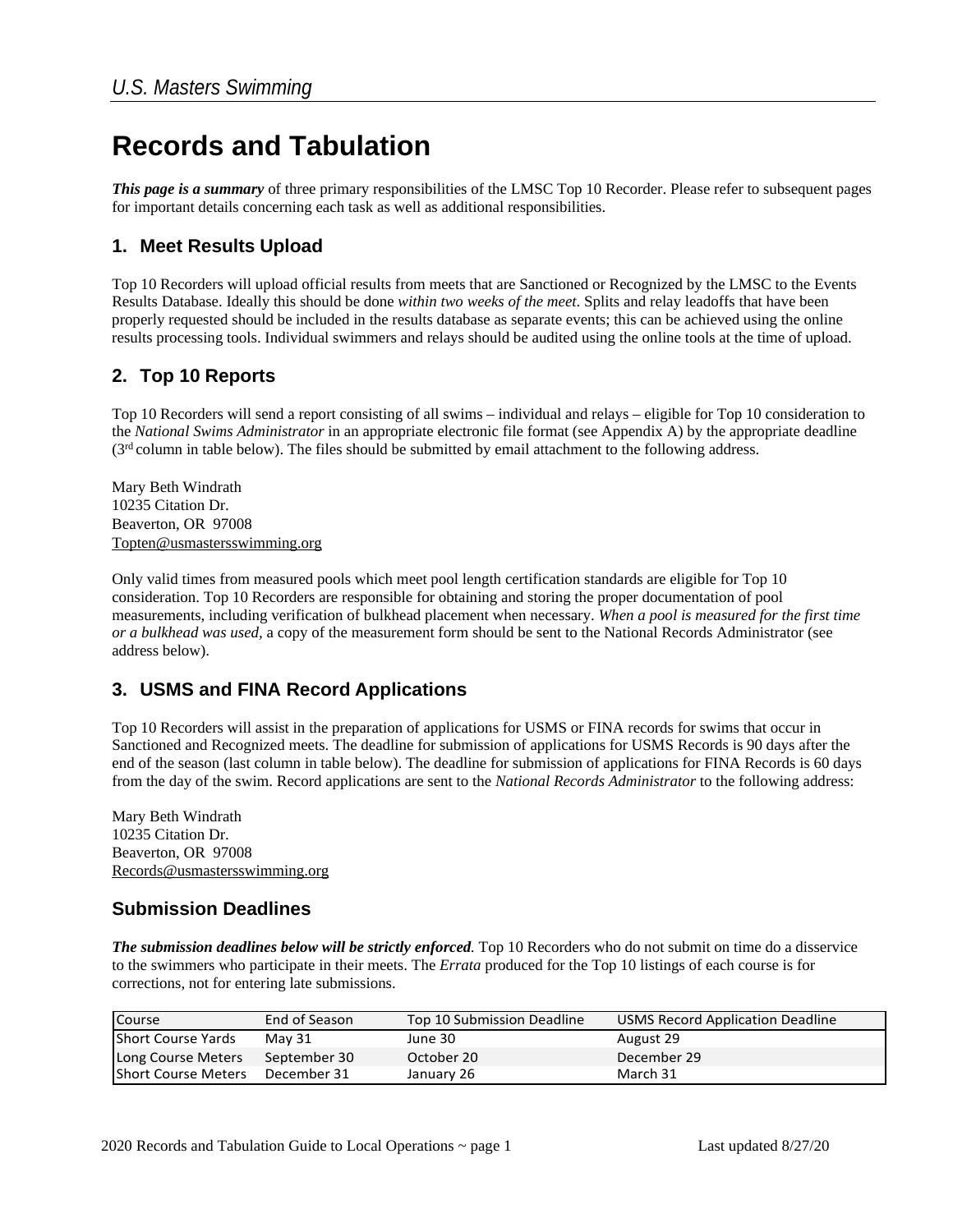#### **Overview of Duties and Procedures**

The duties of the LMSC Top 10 Recorder and the procedures to be followed are determined by the USMS Rule Book, especially Article 105, and the policies set by the Records and Tabulation Committee. Top 10 Recorders should be familiar with the contents of the Rule Book for the current year, and thoroughly familiar with Article 105. [The Rule Book](https://www.usms.org/volunteer-central/us-masters-swimming-rule-book)  [is available online.](https://www.usms.org/volunteer-central/us-masters-swimming-rule-book)

The purpose of this document is to provide direction for Top 10 Recorders to perform their duties in accordance with USMS rules and policies. It is NOT an instruction manual in how to use software tools to perform those duties; such information can be found elsewhere. Online tutorials exist in the USMS Guide to Local Operations: **TUTORIALS**: [Top 10 Recorder Tutorials](https://www.usms.org/volunteer-central/guide-to-local-operations/lmsc-operations/top-ten-recorders/top-10-tutorials) section.

Other online resources and contact information for assistance are given in Appendix C of this document.

#### **1. Meet Results Upload: Events Results Database**

**Statement of Purpose**: *The USMS Event Results Database (ERDB) is the repository of official results from events that are formally Sanctioned or Recognized by USMS. The ERDB is used to list a swimmer's results and may be used to generate awards and recognition data, such as seasonal top 10 lists. Data will be maintained for meets, long distance pool events, and open water events.*

The Top 10 Recorder is responsible for uploading meet results to the ERDB in a timely manner. Meet directors send the meet results to the LMSC Top 10 Recorder. Except in unusual circumstances, official results should be uploaded within two weeks of the competition. Habitual late or missing results submissions are a disservice to our members, and they likely decrease the accuracy of our Top 10 listings.

In order to upload results to the ERDB, you will need to gain access. It is highly recommended that you also obtain access to the lookup function for the registration database. Contact Volunteer Services (volunteer@usmastersswimming.org) if you need to gain access to either of these or if you need training in uploading results. Also consult the online resources in Appendix C.

*Top 10 Recorders should note that the ERDB has a purpose* (i.e., results storage and display) *beyond generating Top 10 reports*. Not all swims in the ERDB will be eligible for Top 10 consideration; indeed, some entire meets, such as those performed in an unmeasured pool, may be deemed ineligible. But they are still official results that should be uploaded into the ERDB. There may be nonconforming events (Ex. 25-yard events) included. The data may also be used by LMSCs for generating local top ten and records.

Results from the following meets should be uploaded to the ERDB by Top 10 Recorders:

- *Meets that are sanctioned by your LMSC***.** Be sure that all swimmers are included, not just members of your LMSC.
- *Meets that are formally recognized by your LMSC***.** Some LMSCs issue "Recognition Numbers," similar to Sanction numbers. Article 202 in the USMS Rule Book explains the difference between Sanctioned and Recognized events. One of the major differences is that Recognized meets may include non-members along with USMS members. It is recommended that results from ALL participants (members or not) be uploaded into the ERDB; during the subsequent Swimmer Audit phase, you may distinguish members from non-members. Recognized meets are required to have an Observer Report. If you didn't get one, check with the Sanctions Chair to see if they have it.
- *Select USA-S and International Meets***.** Meets sanctioned by USA-Swimming or another FINA member body are automatically recognized by USMS. If a member of your LMSC competes in one of these meets and alerts you to the fact, check to see if the meet is already listed in the ERDB. If not, then you should upload the swimmer's results into the ERDB. If the meet is already listed, contact the Top Ten recorder of LMSC who has entered the meet and see if they will enter your swimmers' swims as well, if they are not already listed. These meets typically contain a large number of non-members and only a very small number of USMS members. Generally, you should only include the results of members of your LMSC into the ERDB; you should do this even if the meet did not occur within the boundaries of your LMSC. *Be sure to verify that the results are official* (via the web or hardcopy) before adding them to the ERDB.

2020 Records and Tabulation Guide to Local Operations ~ page 2 Last updated 8/27/20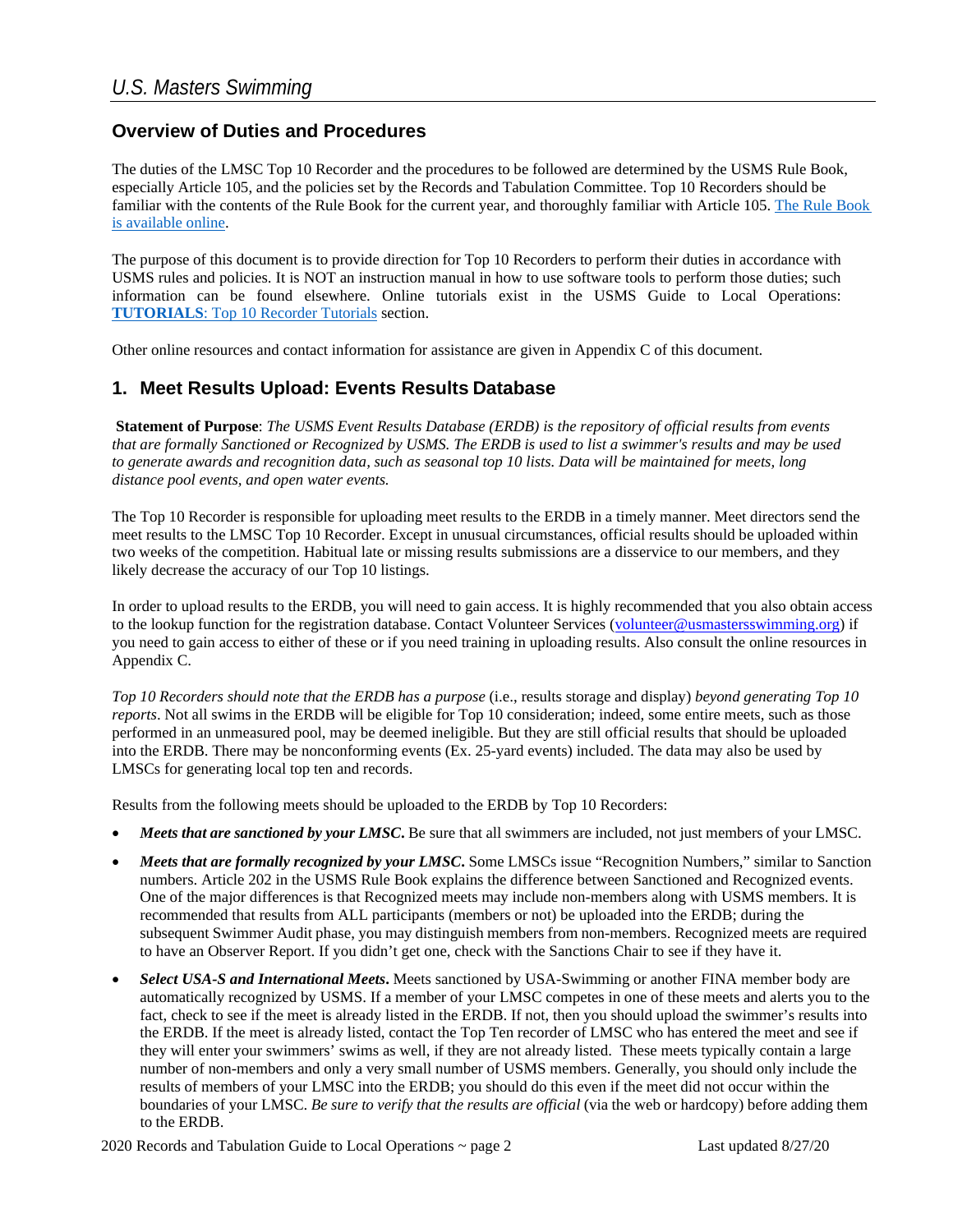For USA-S and international meets, *it is the swimmer's responsibility* to alert the Top 10 Recorder of his/her LMSC about the meet and to provide the official results (or a link to them if they are published online). It is also the swimmer's job to secure whatever pool measurements are necessary for the times to be eligible for USMS Top 10 consideration (see the **Pool Measurement** section in Appendix A). However, even if the pool measurements are not obtained, the Top 10 Recorder should still load the results into the ERDB, they should just not be included in the Top 10 submissions if they are ineligible. If a record is broken, then it is the swimmer's responsibility to work with the meet director to collect the material for the record application. Note that FINA masters world records cannot be set at a USA-S sanctioned meet.

There are some international meets with a large number of USMS members (e.g., FINA World Masters Championships). Sometimes the results of all USMS members in these meets are uploaded by one person outside of your LMSC, perhaps someone in the USMS National Office. In such cases you do not need to upload the results of members of your LMSC. Please contact the chair of the Records and Tabulation Committee if you are not sure if this has happened.

The Records and Tabulation Committee will assume oversight to ensure that results from the following meets are uploaded into the ERDB: FINA World Masters Championships, Pan American Masters Championships, Canadian Masters Nationals, World Masters Games, Y Masters Nationals. If you have a swimmer in one of those meets, please contact the Records and Tabulation chair.

Remember again that the ERDB is the repository for official results by USMS members, not a step in preparing Top 10 submissions. *You should still upload the results into the ERDB* even if the swims are ineligible for Top 10 consideration (e.g. due to missing measurements). You simply will not include those meets in your Top 10 report submitted at the end of that season.

Swims in the ERDB are accessed here[: http://www.usms.org/comp/meets/. A](http://www.usms.org/comp/meets/)n individual's results – including splits, if included in the ERDB – may be displayed and sorted in a variety of ways. More and more members are coming to depend on the ERDB to log and track progress. The ERDB also feeds into the current Event Rankings: [http://www.usms.org/comp/meets/toptimes.php. T](http://www.usms.org/comp/meets/toptimes.php)he more complete the ERDB, the more accurately it will reflect the eventual Top 10 listings, bearing in mind that not all times listed in the ERDB are eligible for Top 10 consideration.

It is recommended that the Top 10 Recorder examine the splits of all the swims in order to check the accuracy of the official times. The best way to check accuracy is to examine a set of results with the "cumulative/subtracted splits" displayed. This can be done with the web tools through the "View Results" for the meet. It is common that incorrect times are discovered by such an examination, increasing the accuracy of the results database and (eventually) Top 10 submissions. Contact the meet director about any questionable swims.

#### **a. Swimmer/Relay Audits**

After uploading the meet results file, the next task is to perform the Swimmer Audit. A swimmer will not be found in the USMS Registration Database if the information in the meet results file does not match the information in the database. These swimmers will be flagged for audit. *It is critical that a Top 10 Recorder performs the audit carefully and in accordance with USMS rules and policies.* In many cases – but not all! –information in the Registration Database should be preferred to the information in the meet results file. Careful attention during the audit will save time and increase the accuracy of the results and the Top 10 report submission.

A few important items to keep in mind during the audit:

In Sanctioned meets, all swimmers are required to be USMS members. However, some swimmers register at the meet itself; this is legitimate but it may take some time for the swimmers' registration information to appear in the Registration Database. In other cases, the member's registration information simply cannot be found in the Registration Database: this may occur if the swimmer's name was misspelled or if the USMS number was missing or the swimmer is foreign. In most cases, the registration lookup function built into the results tools will resolve the issue.

Check with the Member Services Officer of the swimmer's LMSC if there are any questions of membership. *If the swimmer was not a member at the time of the competition, even if s/he became a member later in the year, s/he must be marked as a non-member*. The swimmer's results should *not* be deleted from the ERDB, but the swims will not be eligible for Top 10 considerations. If you use the web tools to prepare the report, non-members will be automatically eliminated from the report. If a sanctioned meet has participants who are non-members, particularly if there are a large number of non-members or if it is a common occurrence at this meet, please notify the LMSC Sanctions chair

2020 Records and Tabulation Guide to Local Operations ~ page 3 Last updated 8/27/20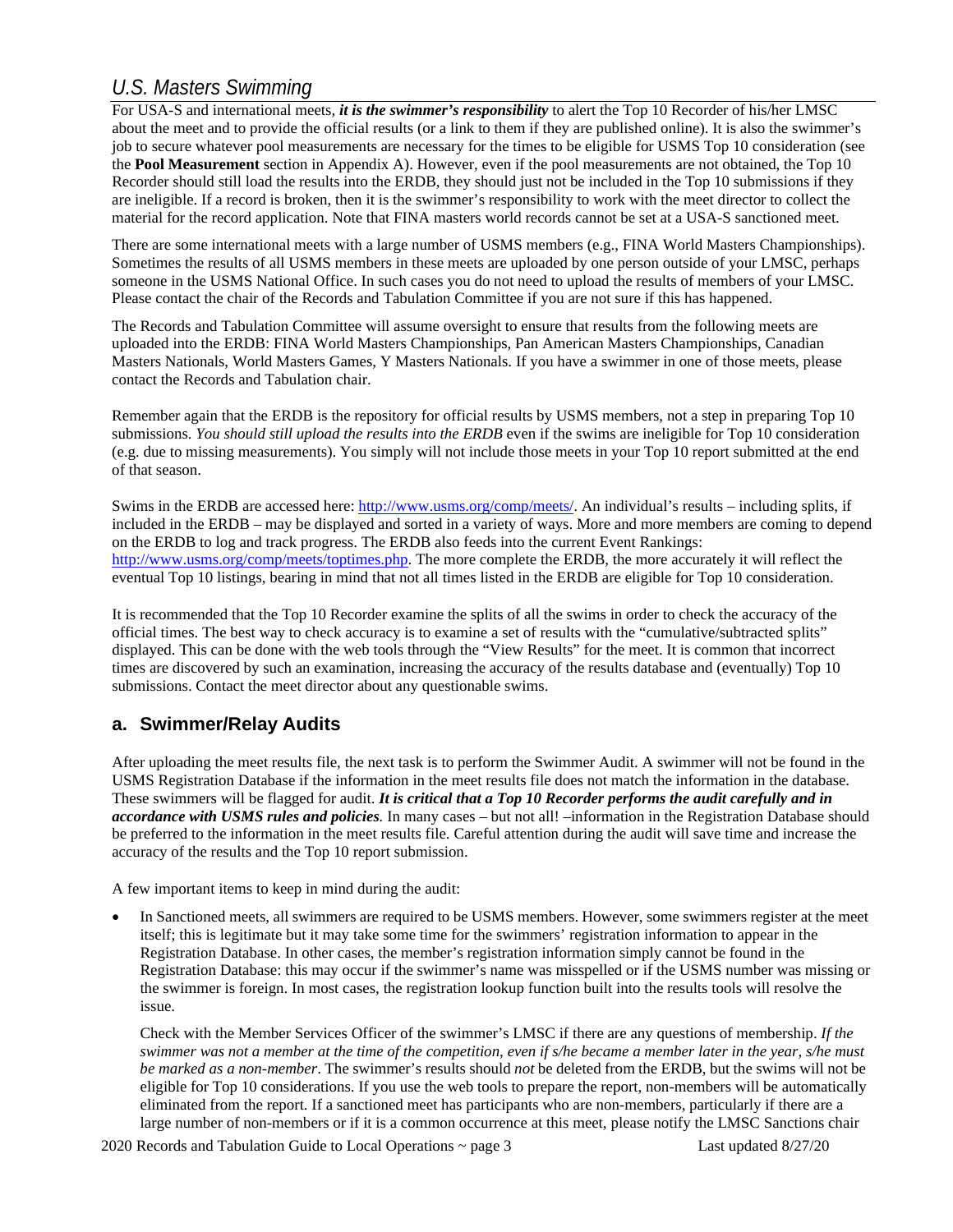and the Meet Director.

- Some Sanctioned meets allow one-event registrations for swimmers to participate. A one-event registration allows swimmers who are not annual members to participate in a Sanctioned meet (note that the swimmer can compete in more than one swimming event in the meet). The results from one-event swimmers should be included in ERDB, but their times are not eligible for Top 10 consideration or USMS Records. *One-event members should be marked as non-members in the auditing process in the Top Ten Tools*. One-event participants must be distinguished from annual members and unregistered non-members. List a one-event member's club as OEVT and his USMS ID as ONEEVENT. This is important because unregistered non-members are not allowed to participate in Sanctioned competitions (for insurance reasons), while one-event registrations are allowed. Please be careful to list the swimmer's club as OEVT and not OVET or some other combination of letters.
- It is worth understanding the USMS ID format. The general format is **LLYN-CCCCC**, where "LL" is the 2-digit LMSC code (e.g., '12' for Virginia), "Y" is the last digit of the registration year, "N" is a checksum character for error-checking, and "CCCCC" is the permanent Swimmer ID (alpha-numeric). As the name implies, the permanent ID does not change from year to year: the same swimmer should always have the same permanent ID. This ID can be used to look up registration information with the Registration Database lookup tool.
- The name of the swimmer must match the name that was in the Registration DB at the time of the competition. If there is a discrepancy, you will almost always use the name in the DB. If a swimmer changes his/her name sometime during the year, whichever name was valid at the time of the swim should be used. If there are any questions, check with the Member Services Officer of the swimmer's LMSC, or use the "Reg History" function in the Registration Lookup tool.
- Another common flag is when the swimmer's listed club does not match the one in the Registration Database. "Workout groups" should not be used, they must be changed to the club abbreviation (there is a global tool to do this for the entire meet). A swimmer is allowed to declare himself or herself as "Unattached" at any time: *if the club listed is UNAT then usually it should NOT be changed to match the Club in the Registration DB but it should be changed to match the format for the Unattached Club of the LMSC. The format is UCnn where nn is the number of the LMSC*. Any other difference should be checked with the Registration history of the swimmer; there must be 60 days between representing two different clubs. Check with the LMSC Member Services Officer if there are any questions about transfers between clubs.

Once the swimmer audit has been completed you should perform a relay audit, which checks membership status of all relay members. Next, run the "Check for Relay Errors". The Relay Check tool looks for problems in relays; examples of problems would be mixed-gender relays that do not have two men and two women, or relays where all members are not registered with the same club. It is recommended to run the Relay Check after uploading each meet rather than at the end of the season when preparing the Top 10 Report.

#### **b. Split Requests**

After the swimmer audit, the next step is to process any valid "split requests" from the meet. A *split request* [can be made](https://www.usms.org/admin/lmschb/gto_rectab_split_request.pdf)  [using the](https://www.usms.org/admin/lmschb/gto_rectab_split_request.pdf) online form.

Split requests are essentially requests for the meet referee to validate an initial distance of a longer event as an official time (see Article 103.18 in the USMS Rule book). Top 10 Recorders cannot designate a time as "official," this must be done by the meet referee. For that reason, split requests for individual non-backstroke swims must be submitted to the meet referee in writing by the swimmer *before the end of the meet*. Initial distance splits from individual backstroke events and lead-off splits from relays will be considered for Top 10 if approved as an official time by the meet referee, and provided such split requests are brought to the attention, in writing, of the meet referee *before the backstroke or relay events*.

Split requests should be included in the ERDB as separate events. The web tools associated with the ERDB can accomplish this task if they are not already included in the uploaded results. Split requests may be eligible for consideration as a Top 10 time or a USMS/FINA record if other requirements are met; please see the **Top 10 Reports**  section for more details.

If there are any questions about the validity of a split time, please contact the meet referee and ask for him/her to review

2020 Records and Tabulation Guide to Local Operations ~ page 4 Last updated 8/27/20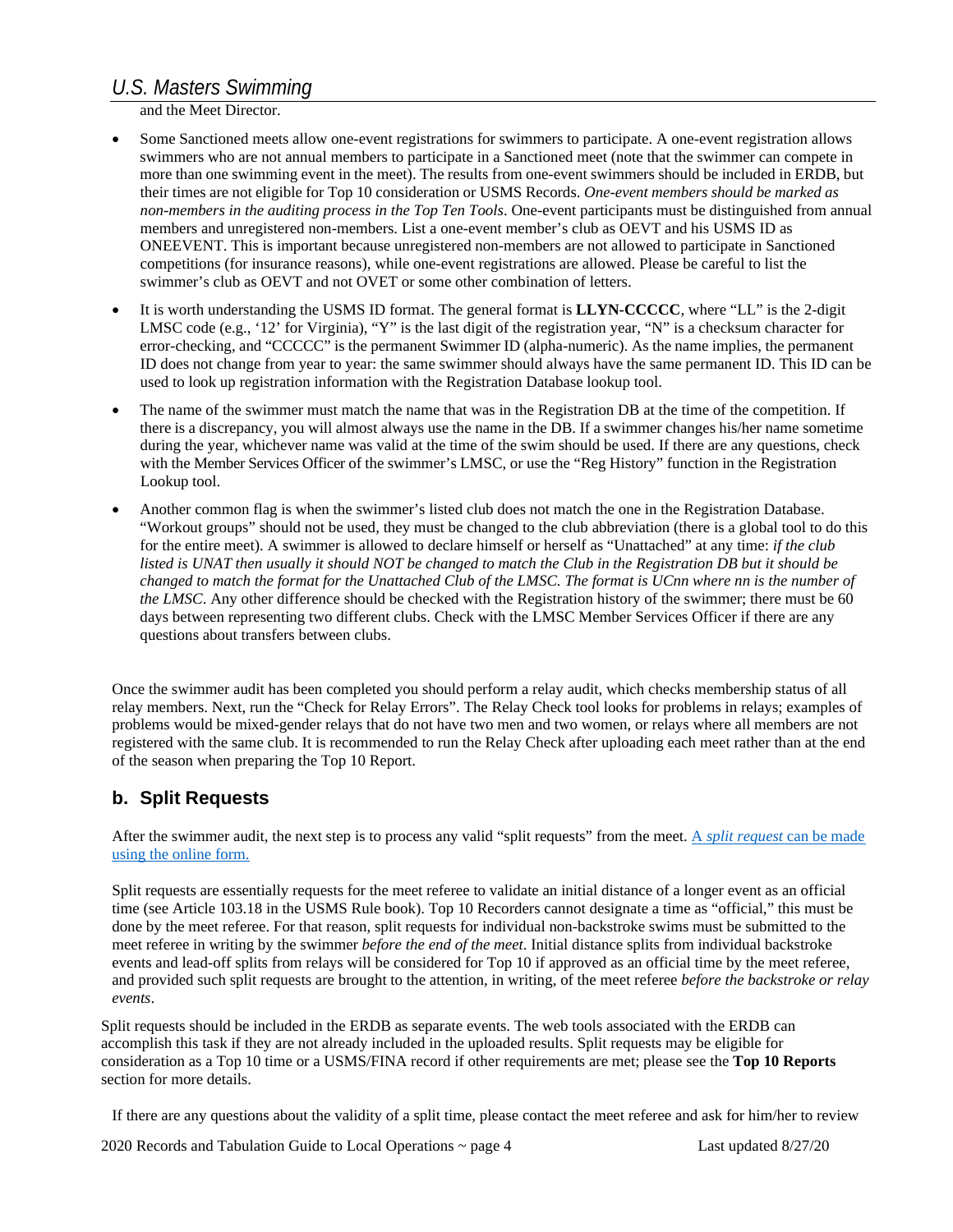the split for accuracy.

#### **2. Top 10 Reports**

The Top 10 Recorder is responsible for submitting a Top 10 report for each season in the appropriate file format (see Appendix A). Send the report electronically to the National Swims Administrator (topten@usmastersswimming.org) as two attached text files, one for individual swims (e.g., 2011\_SCY\_I\_VA.txt for the 2011 SCY season for the Virginia LMSC) and one for relay swims (e.g., 2011\_SCY\_R\_VA.txt).

If there are NO times to submit, please tell the National Swim Administrator not to expect a submission from your LMSC prior to the deadline.

The Top 10 reports should include all eligible swims that occurred during the appropriate season, and they must be submitted by the appropriate deadline; see the table on page 1 for the appropriate dates. *LMSCs that do not submit their reports on time or do not include all the eligible swims in the reports do a disservice to the swimmers who achieve these times*.

## **a. Creating the Top 10 Report Using the Web Tools (Preferred Method)**

It is *strongly* recommended that you generate the Top 10 reports from the meet results that were uploaded during the course of the season. Begin the process here:

#### https:/[/www.usms.org/usmsadmin/meets/topten.php](http://www.usms.org/usmsadmin/meets/topten.php)

Before generating the report, you should review each meet for accuracy and remove meets as necessary (e.g., if the pool measurements are not in order). Removing a meet from the Top 10 report does NOT remove the meet results from the ERDB; it simply means that the swims from the meet will not be submitted for Top 10 consideration. Make sure that all valid splits, including relay leadoffs splits, are in the results. Follow the online instructions to preview the times that will be submitted (again, check for accuracy), check for relay errors, and then to create the two text files for the Top 10 report submission.

Only eligible swims should be included in the Top 10 report:

- The swim must be achieved in a Sanctioned or Recognized meet. Times at meets sanctioned by USA-S or a FINA member organization are automaticallyRecognized.
- The swims must occur in pools that meet the pool length requirement (refer to the **Pool Measurement** section for details).
- The swimmer must be a USMS member at the time of the swim; times from foreign-registered or one-event registered swimmers are not eligible. The listed name shall reflect the USMS membership information current at the time of the swim.
- Valid split requests are eligible for Top 10 consideration if all the other requirements are met.
- Only swims for events listed in Article 102.5 should be part of the report. *Swims that were entered in events labeled as "Choice" or "Open" events are NOT eligible for consideration for Top 10 or USMS Records* and should not be included in the Top 10 report. Valid splits from nonconforming events (such as "500 breaststroke") are allowed if the split distance is listed as one of the events in102.5.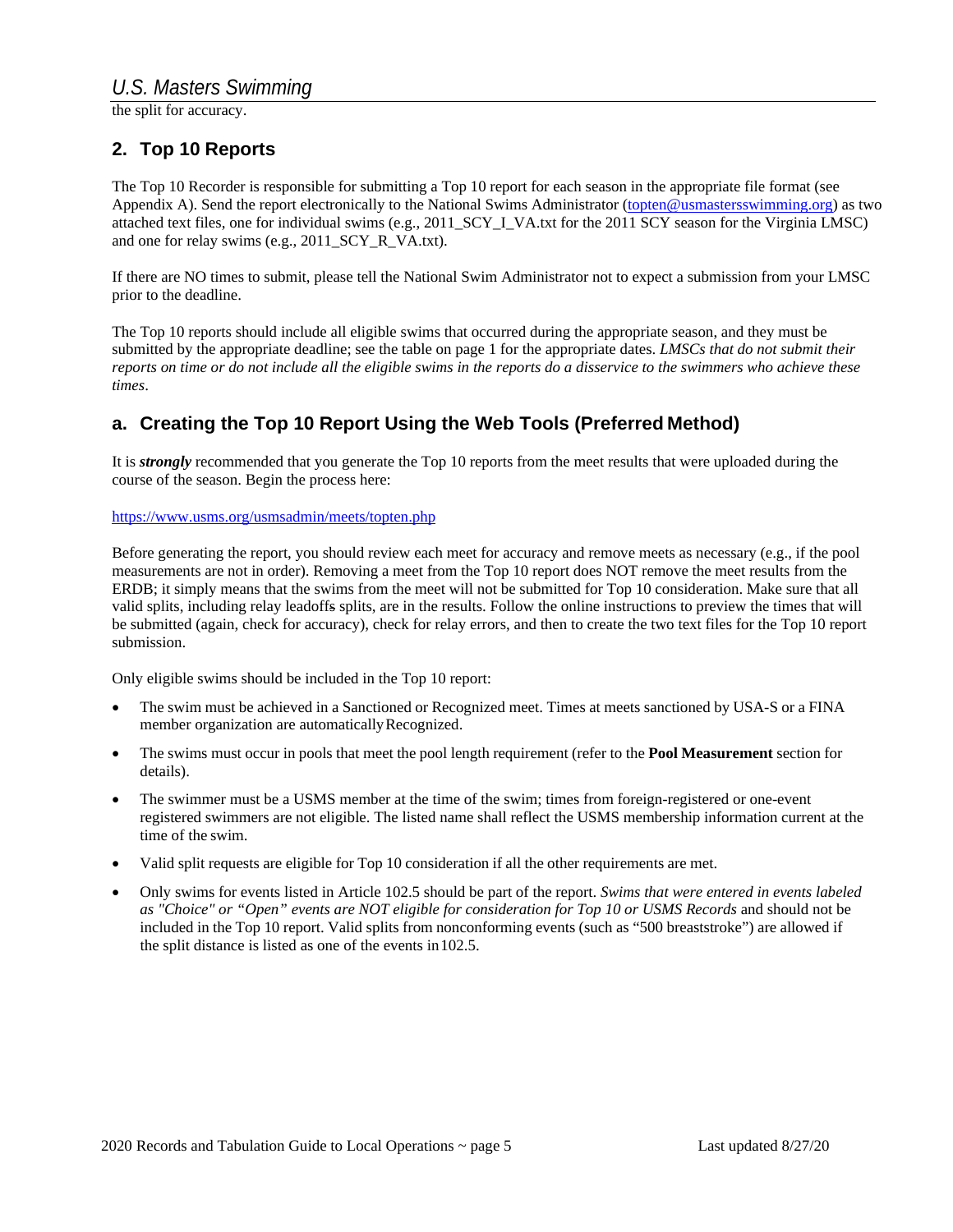- A valid time must be measured by automatic equipment, semi-automatic equipment (two buttons), or at least two watches. Primary timing systems consisting of one-watch times cannot be included. Times must include 2 decimal places (valid to hundredths of a second, 0.01 sec).
- For relays, all relay swimmers must be members of the same club vs. workout group at the time of the swim. Relays with one or more Unattached (UCxx) swimmers are not eligible for Top 10 consideration. Mixed gender relays consist of two males and two females.
- A result for which a record application has been made must also be included in the Top 10 report. Please see the **USMS and FINA Records** section for more details about the record applications.

Eligible times from all Sanctioned meets that occur in your LMSC, and if at all possible Recognized meets, should be included in the Top 10 report. Please refer to the **Meet Results Upload** section for more details about the meets that should be included in the Top 10 report.

For Sanctioned meets, include the eligible swims from *all* USMS members, not just the members of your LMSC. Include only eligible meets; just because a meet is Sanctioned (or Recognized) doesn't mean that the swims in it are automatically eligible for Top 10 consideration. If the pool measurements are not in order or if the proper timing system method was not used (minimum of two buttons/watches), the meet should *not* be included in the Top 10 report.

## **b. Post-Submission Process**

The National Swims Administrator will acknowledge receipt of your report and will also let you know if there are any problems with the report. Please respond promptly to any problems. The following table shows the approximate publication timeline of the official Top 10 lists.

| Course                     | For Swims Between | Top 10 Submission Deadline | <b>Publication Date</b> |
|----------------------------|-------------------|----------------------------|-------------------------|
| Short Course Yards         | Jun 1 & May 31    | June 30                    | August                  |
| Long Course Meters         | Oct 1 & Sep 30    | October 20                 | December                |
| <b>Short Course Meters</b> | Jan 1 & Dec 31    | January 26                 | March                   |

A preliminary Top 10 listing will be published in the month before final publication. This will be sent out to all Top 10 Recorders, and can also be viewed at<http://www.usms.org/comp/tt/> (marked clearly as a "preliminary" listing). You should review the listings to check for errors; there will be a 2-3 week period to submit corrections to the National Swims Administrator. It is *strongly recommended* that you publicize the existence of the preliminary lists to your LMSC (e.g., by email or via the LMSC website) since your swimmers may catch additional errors. No one is more motivated to find errors than the swimmers themselves!

Shortly after the final version is published, a formatted set of Top 10 listings will be made available on the USMS website: [http://www.usms.org/content/top10print.](http://www.usms.org/content/top10print)

New times are never added to the Top 10 listings once they have been "officially" published, even if the time is a valid one. But some other types of corrections are made (for example, removal of times discovered to be invalid, or corrections in team affiliations); such corrections are published in the *Errata* also available at the above link. Even after the *Errata*  are published, incorrect times are removed from the online Top 10 lists when such times are discovered.

Swimmers who have achieved at least one #1 ranking in any of the three courses achieve All-American status for the year. Swimmers who have achieved the most first place rankings in their age group are designated as Pool All-Stars for the age group. Both All-American and All-Star status can be achieved by the same swimmer in multiple age groups in a given year.

The National Swims Administrator will submit times for consideration for the FINA World Top 10 lists. Times from USA-S meets and other USMS Recognized meets will not be included in this submission since they are not eligible for FINA Top 10 consideration. Swims (individual or relays) involving swimmers younger than 25 years old are also not eligible for FINA Top 10 consideration.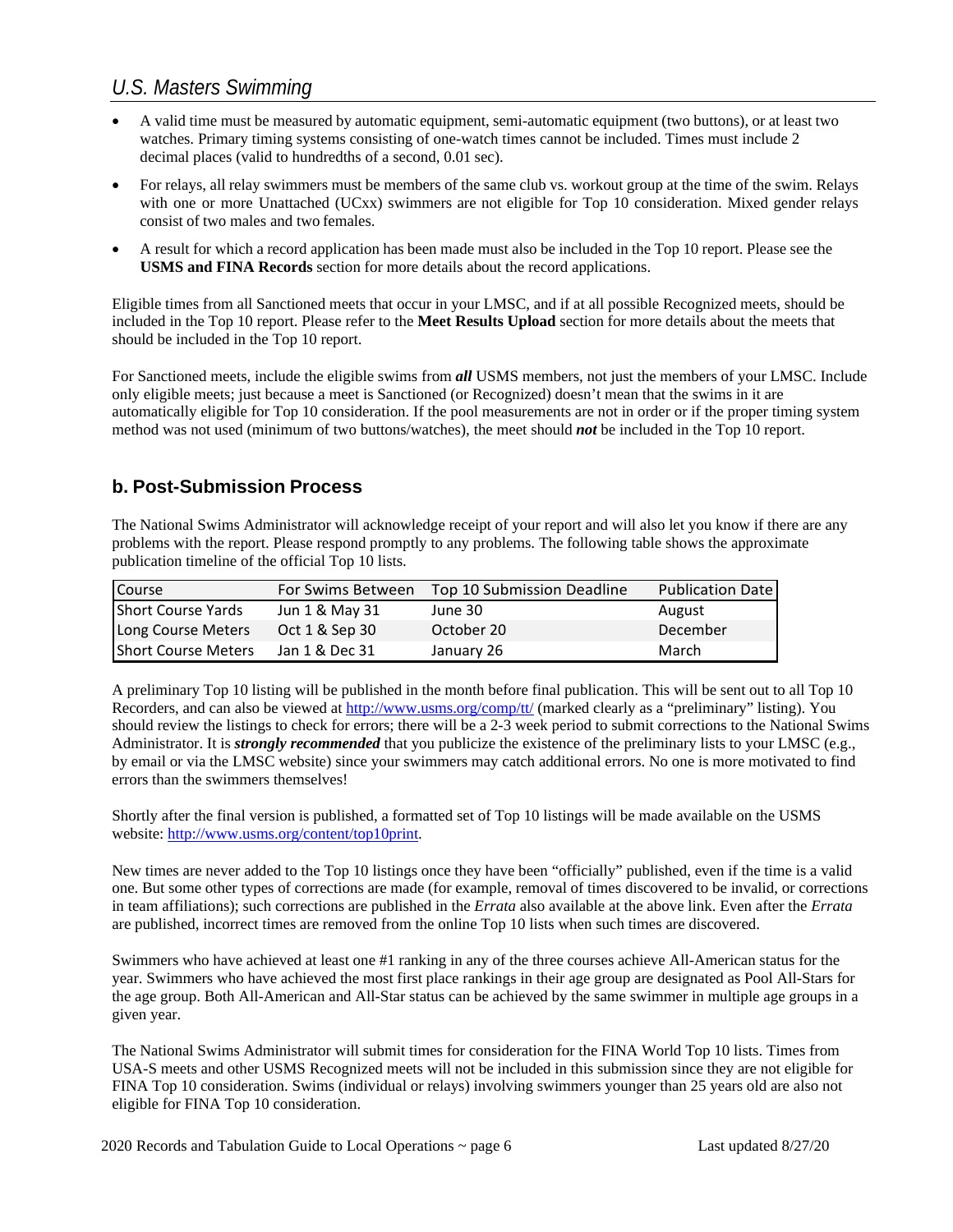## **3. USMS and FINA Records**

All USMS (national) and FINA (world) record applications that occur in Sanctioned meets and Recognized meets should be sent to the USMS Records Administrator:

Mary Beth Windrath 10235 Citation Dr. Beaverton, OR 97008 Records@usmastersswimming.org

#### [The latest record application form](https://www.usms.org/-/media/usms/PDFs/Guide%20To%20Operations%20-%20GTO/Top%2010%20and%20Rec%20and%20Tab/gto_rectab_record_application) is located in the Guide to Local Operations[: Top Ten Recorders](https://www.usms.org/volunteer-central/guide-to-local-operations/lmsc-operations/top-ten-recorders) section.

*LMSCs that do not submit their record applications on time do a disservice to the swimmers who achieved these times*. World record applications must be received within 60 days of the record-breaking swim. USMS record application must be received within 90 days of the end of the season of the record-breaking swim.

- It is the responsibility of the LMSC to submit record applications for either USMS or FINA records. The Meet Director must provide the proper documentation of the record, including electronic timing printouts and an application with the signature of the meet referee, in accordance with the LMSC's policy for submitting records.
- The Meet Director or Top 10 Recorder should complete the *Application for USMS and/or World Record* in full for each potential USMS record, and send it in immediately after the swim to the USMS Records Administrator. Note that Hy-Tek Meet Manager users (v2.0 or higher) can generate a pre-printed USMS record application form if the existing national records are loaded into the Hy-Tek program and a record is broken during the meet.
- FINA world records are kept for long and short course meters events only. Age groups start at 25–29 for individual events and 100+ for relays. No swimmer under age 25 may be on a World Record Relay. Records are kept for the same events as USMS, including the distance relays. Submit all record applications using the same form (at the previous link) whether the application is for a USMS record only, for a world record only, or for both a USMS and a world record.
- You should also submit applications for foreign-registered swimmers who set FINA world records.
- For a swim to be considered for a USMS or FINA Record, the primary timing system must be automatic.
- To document a record-breaking swim, the Record Application should be signed by the Meet Referee and include a copy of the electronic timing system tape or printout and something that identifies the swimmer's heat and lane assignment (heat sheet or lane assignment card). See the rulebook for valid backup equipment.
- A printout from the timing system will be kept a minimum of 2 years for official time verification and in case record applications need to be filed. If you do not use a printer with the timing system during the meet  $(e.g., if the data is fed)$ directly to a computer running Meet Manager), an electronic timing system computer printout should be made at the conclusion of the meet.
- A copy of the swimmer's birth certificate or passport is required. This must be sent only the first time a swimmer breaks a record. A driver's license is not acceptable.
- A swimmer's proper age-group for USMS or FINA records in SCM and LCM pools is determined by the age as of December 31 of the year of competition. For USMS records in SCY pools, the swimmer's age on the last day of competition shall determine the properage-group.
- FINA world records can be set in the United States *only at meets sanctioned by USMS*. Times by Masters swimmers competing at USA Swimming or other recognized meets are not eligible for world records. Some meets are dualsanctioned by both USMS and USA-S; FINA world records may be set at these meets as long as the participant is competing as a USMS member and not as a USA-Smember. FINA world records are only in meters, so this is not a consideration in yards meets.
- In a dual-sanctioned meet, swimmers intending to have times count for FINA, must submit the following form prior to competition[:http://www.usms.org/admin/lmschb/gto\\_sanctions\\_declaration\\_of\\_intent.pdf](http://www.usms.org/admin/lmschb/gto_sanctions_declaration_of_intent.pdf)

2020 Records and Tabulation Guide to Local Operations ~ page 7 Last updated 8/27/20 • Official initial distance or lead-off splits from individual and relay events are eligible to be considered for USMS or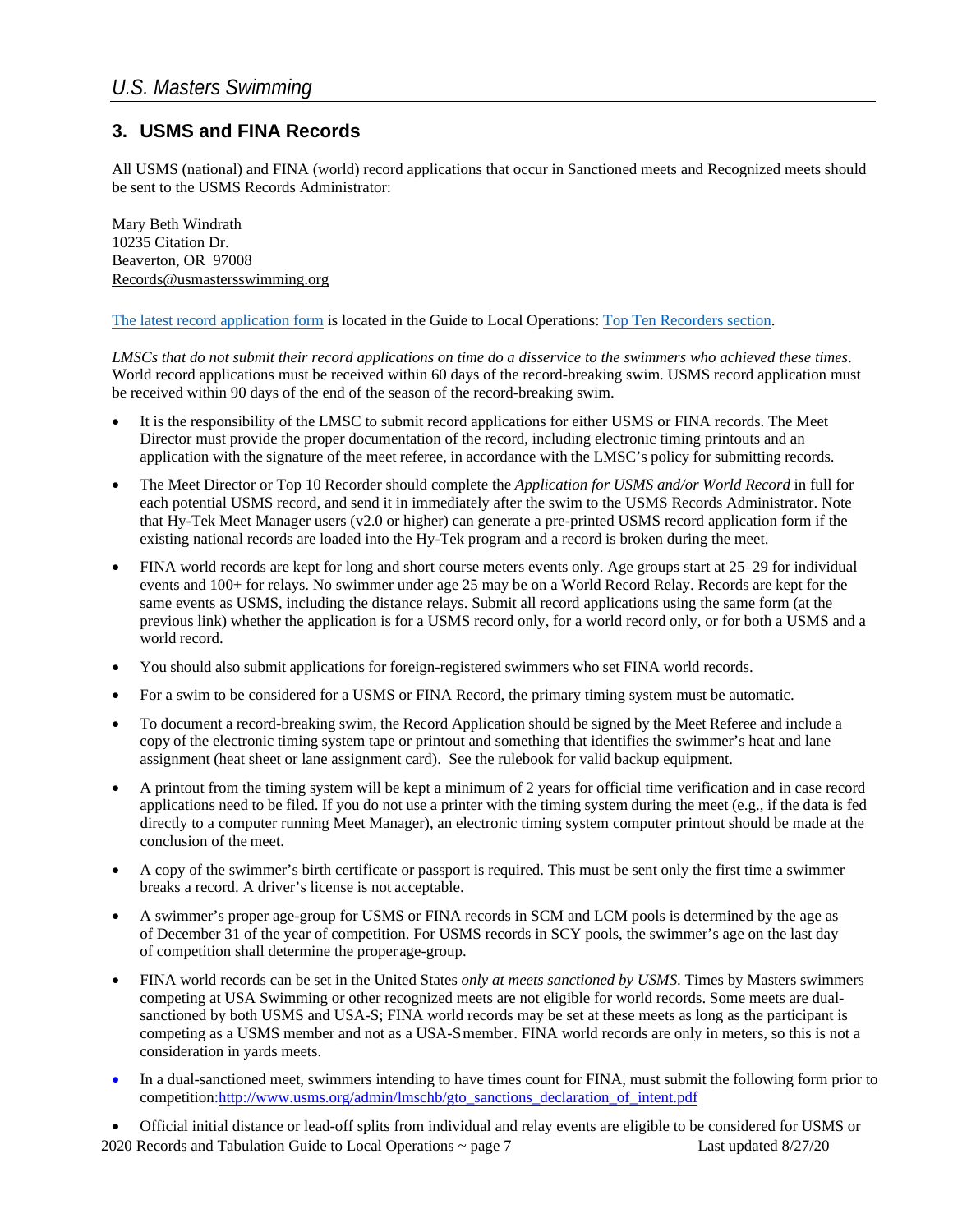FINA records, and these swims can be recorded with automatic equipment. See rulebook for valid backup equipment.

- A pool length measurement must be submitted with a record application. Please see the **Pool Measurement** section in this document for more details.
- Each time a USMS or FINA record that is valid at the time of the swim is broken, a complete valid record application is required. If two people break the record in the same event and age group in the same meet, the meet director must submit a record application for each.
- Each person who holds a USMS record at some point during the season will receive a certificate from the National Office. Only one certificate is issued per person per season, even if the swimmer breaks multiple USMS records during the season.
- The USMS records are published online. The USMS records [m](http://www.usms.org/comp/recordexport.php)ay be downloaded from [http://www.usms.org/comp/recordexport.php, o](http://www.usms.org/comp/recordexport.php)r in a Meet Manager format fro[m](http://www.usms.org/comp/recordsmm.php) [http://www.usms.org/comp/recordsmm.php. I](http://www.usms.org/comp/recordsmm.php)n the case of the Hy-Tek file, you may specify a date – such as the meet date – for the records. Realize, however, that record applications are not due until 90 days after the end of the season so there is the possibility that some swims will be recognized as records retroactively, as long as the complete record applications are submitted before the deadline and later validated by the USMS Records Administrator.
- Approximately ninety days after the end of each season, the official record progression for the season will be finalized and published on the USMS website, and the listed record holders will be issued record certificates. Se[e](http://www.usms.org/comp/usmsrecords.php) [http://www.usms.org/comp/usmsrecords.php.](http://www.usms.org/comp/usmsrecords.php)
- At one time certificates were issued to swimmers who broke the USMS record as published in the Rule Book even if they never actually held the record (i.e., if an even faster time had been accepted after the Rule Book was published). This is no longer the case; in order to receive a certificate a swimmer must actually hold the record for a time, even if briefly, at some point during the season. The official records progression published on the USMS website will list these swimmers.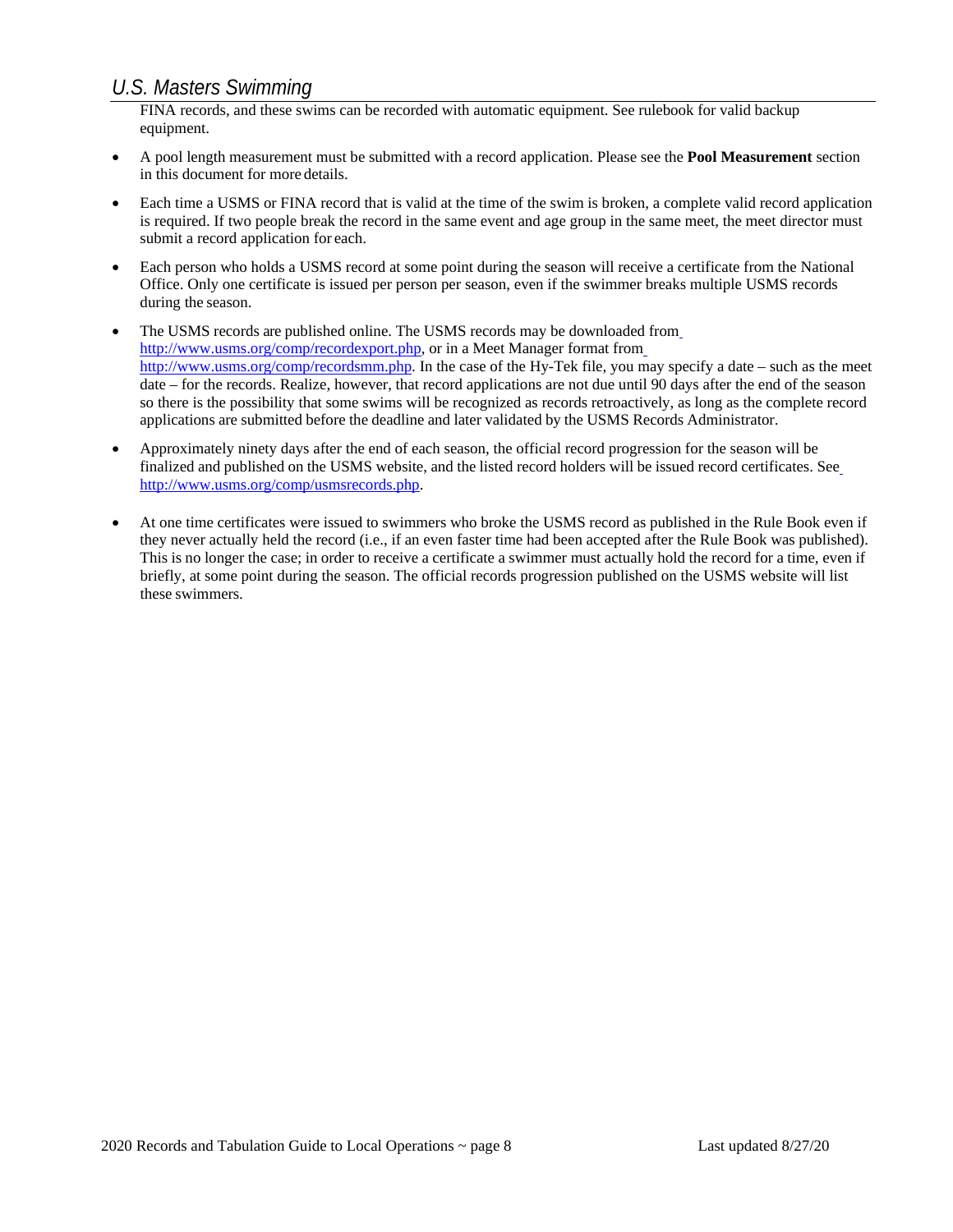## **Appendix A: Pool Measurements**

Each LMSC is responsible for pool measurement for the Sanctioned meets held in its area, including Zones and Nationals. Pool certification for both the initial and bulkhead confirmation shall be reported on the USMS *Pool Length Certification Form* found in Appendix B of the USMS Rule Book, which should be present at any meet[. The form is](https://www.usms.org/-/media/usms/PDFs/Guide%20To%20Operations%20-%20GTO/Top%2010%20and%20Rec%20and%20Tab/gto_rectab_pool_measurement)  [also located](https://www.usms.org/-/media/usms/PDFs/Guide%20To%20Operations%20-%20GTO/Top%2010%20and%20Rec%20and%20Tab/gto_rectab_pool_measurement) online.

The second page of the online Certification Form describes the procedures to be followed in obtaining pool measurements.

Pools used in competition must comply with facility standards, including pool length, in order for times to be accepted for Top 10 and record consideration. A Pool Length Certification Form, including the identification of the specific pool for facilities with multiple pools, should be on file with the National Records Administrator or attached with the Application for Sanction. The Pool Length Certification must meet the January 1, 2004, revised standards for measurement, otherwise the pool must be re-measured and certification must be re-submitted.

Sanctions may be issued for events contested in pools that do not meet minimum USMS pool length or which have not been measured. In these cases, results cannot be considered for USMS Top 10 and records. Meet information for competitions in such pools, including meet entry forms and heat sheets, must clearly state "Times achieved at this competition will not be submitted for USMS Top 10 or record consideration." Results from such meets should be uploaded into the ERDB but should not be included in the Top 10 report submission.

Each LMSC's Top 10 Recorder is responsible for the following:

- requesting/directing/performing pool measurements for Sanctioned meets,
- filling out the appropriate pool-measurementform,
- keeping a copy on file with theLMSC,
- sending a copy of the initial pool certification measurements to the National Records Administrator, and
- checking that the pool length [certification](https://cm.usms.org/-/media/usms/pdfs/guide%20to%20operations%20-%20gto/top%2010%20and%20rec%20and%20tab/poollengthdb.xlsx) database is accurate for your LMSC. This is currently an Excel file located on the Guide to Local Operations: Top Ten Recorders section.

The USMS Records Administrator is responsible for the following:

- keeping a copy of the "Pool Length Certification Form" on file for record applications,
- maintaining the pool length certification database, and
- preparing the world record application form and signing the record application.

The USMS rulebook provides that results from events conducted in pools that do not meet the minimum pool length requirement (minus 0.00 meter) shall not be acceptable for record applications or Top 10 submissions. All competition pools shall be measured in each lane. In measuring your pool, the goal is to meet the minimum length requirement. Your pool (with touchpads in place) should not be shorter than 50.00 meters (164 feet, ½ inch) for long course; 25.00 meters (82 feet, 1/4 inch) for short course meters; and 25.00 yards (75 feet 0 inches) for short course yards.

*For meets sanctioned by USMS*, the following measurements standards must be met for times to be eligible for consideration for USMS Top 10 or Records:

- *Permanent courses* need only be measured once, and that measurement need only be submitted once, unless structural changes (including resurfacing) have occurred since the original measurement.
- *Pools with a moveable bulkhead* should be measured as a permanent course and kept on file. Then, at the conclusion of each session of a meet at the pool, a responsible person must confirm the length by re-measuring the two outside lanes and a center lane. It is required that the length be confirmed before the competition, and it is recommended that the length also be confirmed before each session of the competition.

Meets sanctioned by USA-S or FINA members are automatically recognized by USMS. However, for the swims to be eligible for Top 10 or Records consideration, the appropriate pool measurements must be collected. *It is the responsibility of the swimmer to collect these measurements and deliver them to the Top 10 Recorder of his/her LMSC.*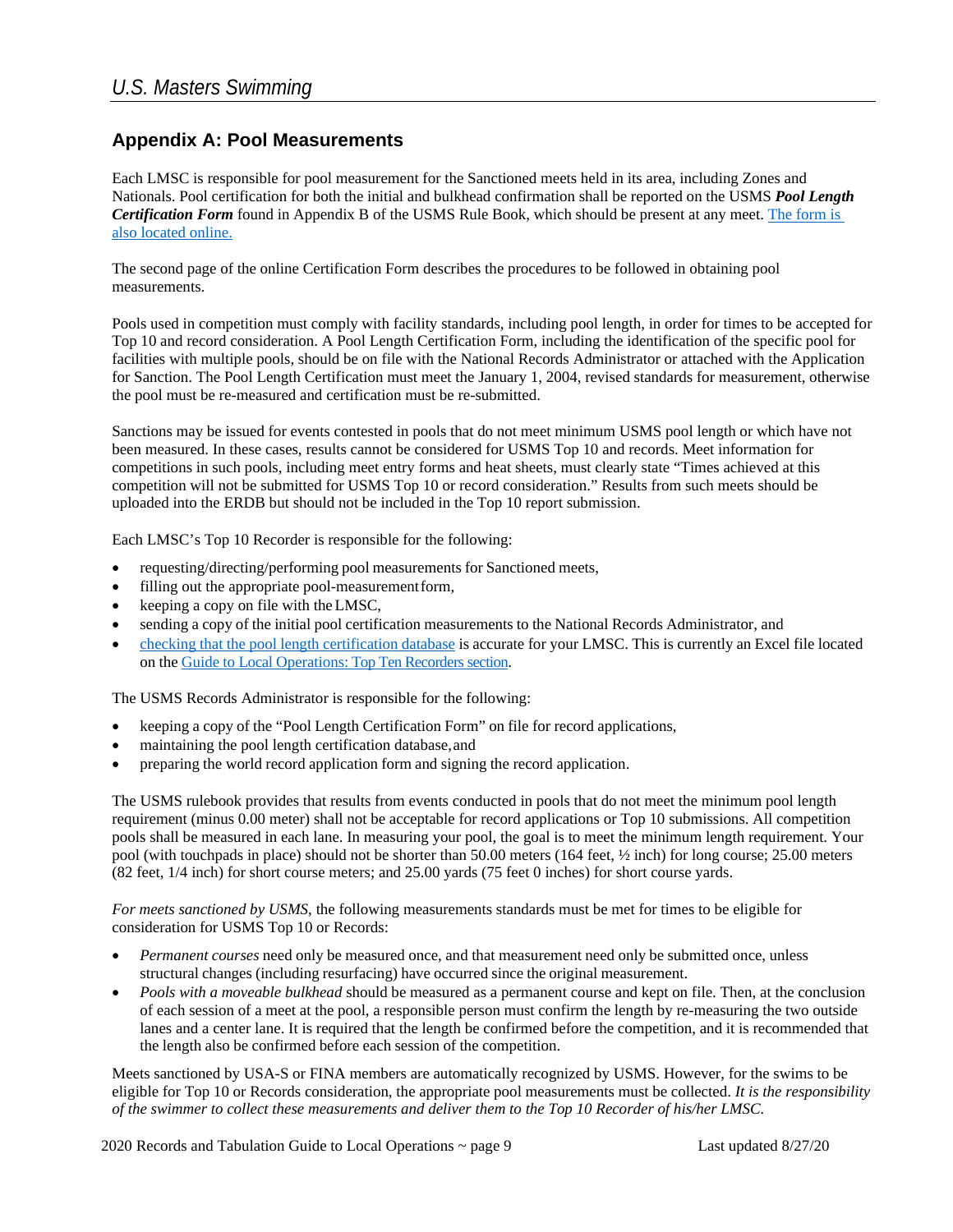*New measurement rules effective in 2013* (see page two of the online pool measurement form for more details):

- If a bulkhead is used and the initial pool length certification for all lanes is on file, the measurement rules and policies of FINA shall be the standard for events sanctioned by a FINA Masters member federation other than USMS.
- If a bulkhead is used and the initial pool length certification for all lanes is on file, the measurement rules and policies of USA Swimming shall be the standard for Top 10 eligibility for events sanctioned by USA-S. The measurement rules and policies of USMS shall apply for dual sanctioned events.

As of January 2013, FINA does not require bulkhead measurements for world records or Top 10 eligibility, while USA-S requires bulkhead measurements only for national records.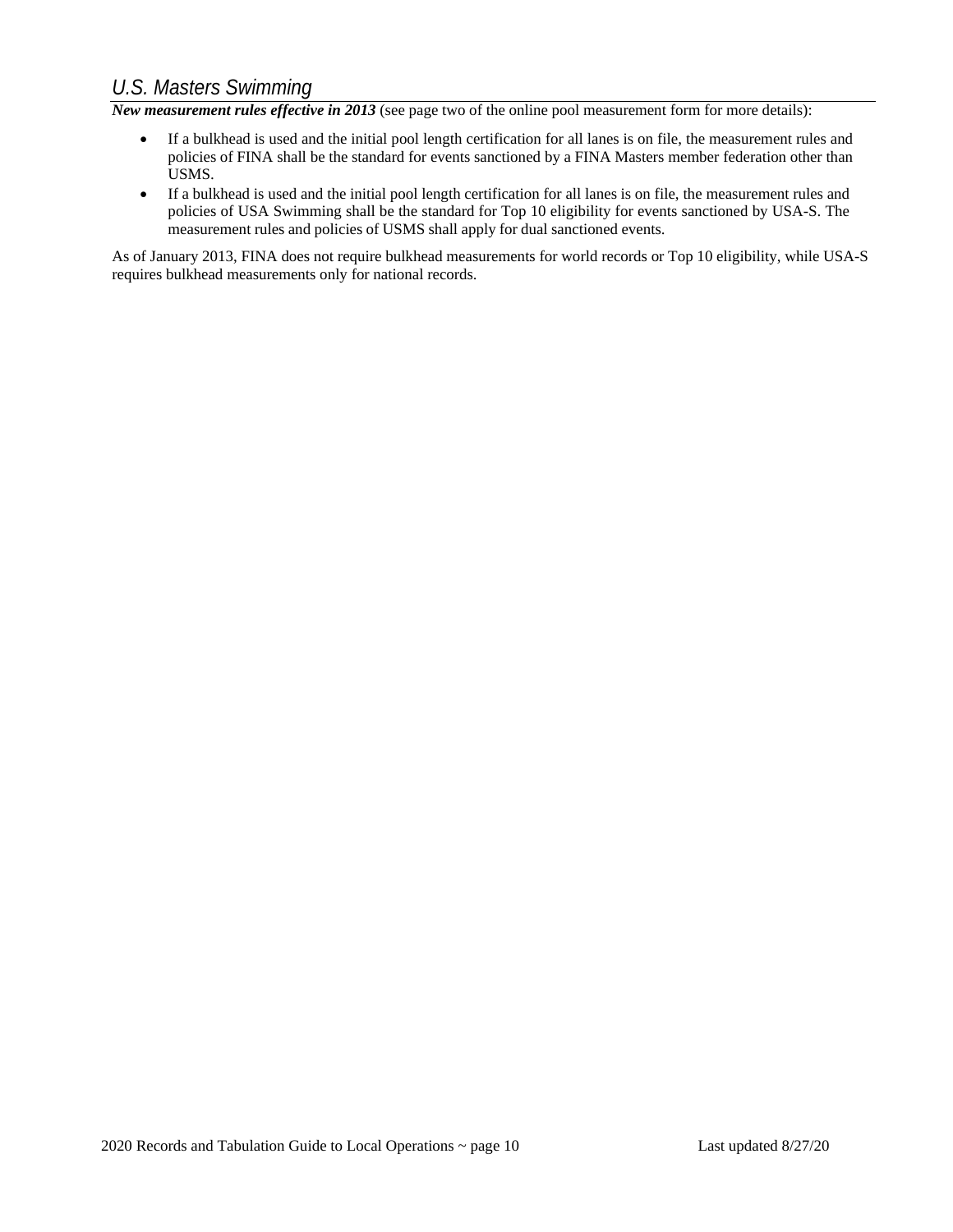## **Appendix B: Top 10 Report Electronic File Format**

You will submit your Top 10 report in two files: one containing eligible swims from individuals, the other containing eligible swims from relays. Refer to the procedures in the **Top 10 Reports** section for more details. The files will be submitted to the National Swims Administrator at [topten@usmastersswimming.org.](mailto:topten@usms.org)

The preferred electronic format is the *Walt Reid file format*, described below in detail. This is the format produced if you assemble your Top 10 report using the results in the ERDB using the online tools; you can cut and paste the report produced by the tools into a text editor such as Notepad (Windows) or TextEdit (Mac) for saving onto your computer.

The SDIF format may also be used for submissions; the Hy-Tek software can export data in this format. It is described here:

#### <http://www.usms.org/admin/sdifv3f.txt>

It is strongly recommended that the full USMS ID be used in report submissions; again, this is done automatically if the ERDB is used to generate the reports.

#### **Creating the Top 10 Report Manually**

*If you do not use the web tools to generate the report*, you will need to do the following steps (which would be done by the web tools if you had used them):

- 1. Combine the results from all meets held in the same type of course (SCY, SCM, or LCM) into one file for submission.
- 2. Remove duplicate swims by the same swimmer (same event, same age group), reporting only the fastest swim. If the same swimmer swam in two age groups, swims from both age groups are reported.
- 3. Check that the club names used for relays are for USMS-registered clubs, not local workout groups.
- 4. Tabulations should contain the 10 fastest swims for each gender, age group, and event from all the meets sanctioned or recognized by your LMSC.
- 5. Tabulations should contain only official ages, age groups, and events.
- 6. Individual events and relays must use the swimmer's full name (first name <space> last name) as listed on the swimmer's USMS registration card, and age. For SCY meets, the swimmer's age is calculated as of the last day of the meet. For SCM and LCM meets, the swimmer's age is calculated as of the last day of the calendar year in which the event was swum.
- 7. Relay age groups for short course yards are based on the age of the youngest swimmer. Relay age groups for both Long Course Meters and Short Course Meters relays are based upon the cumulative ages of all four swimmers.
- 8. Clubs can have multiple relays submitted in a single age-group/gender/event only if all swimmers in each relay are unique. The same swimmer cannot appear in two or more relays in the same age-group/gender/event. However, a swimmer can appear in multiple relays in a different age-group/gender/event.

The Walt Reid file specifications are:

- Each data field is separated by a comma (comma delimited) and each data line ends with a carriage return and line feed. Gender code and event codes are listedbelow.
- Individual Data is represented as:

Gender code, event code, name (name is "first name <space> or + last name"), age, time, LMSC number or Swimmer ID, last day of meet.

For example: 1,1, JEAN JONES, 24,25.46,21 *or also* 1,1,Jean+Jones,24,25.46,216K-12345,03/21/2008

2020 Records and Tabulation Guide to Local Operations ~ page 11 Last updated 8/27/20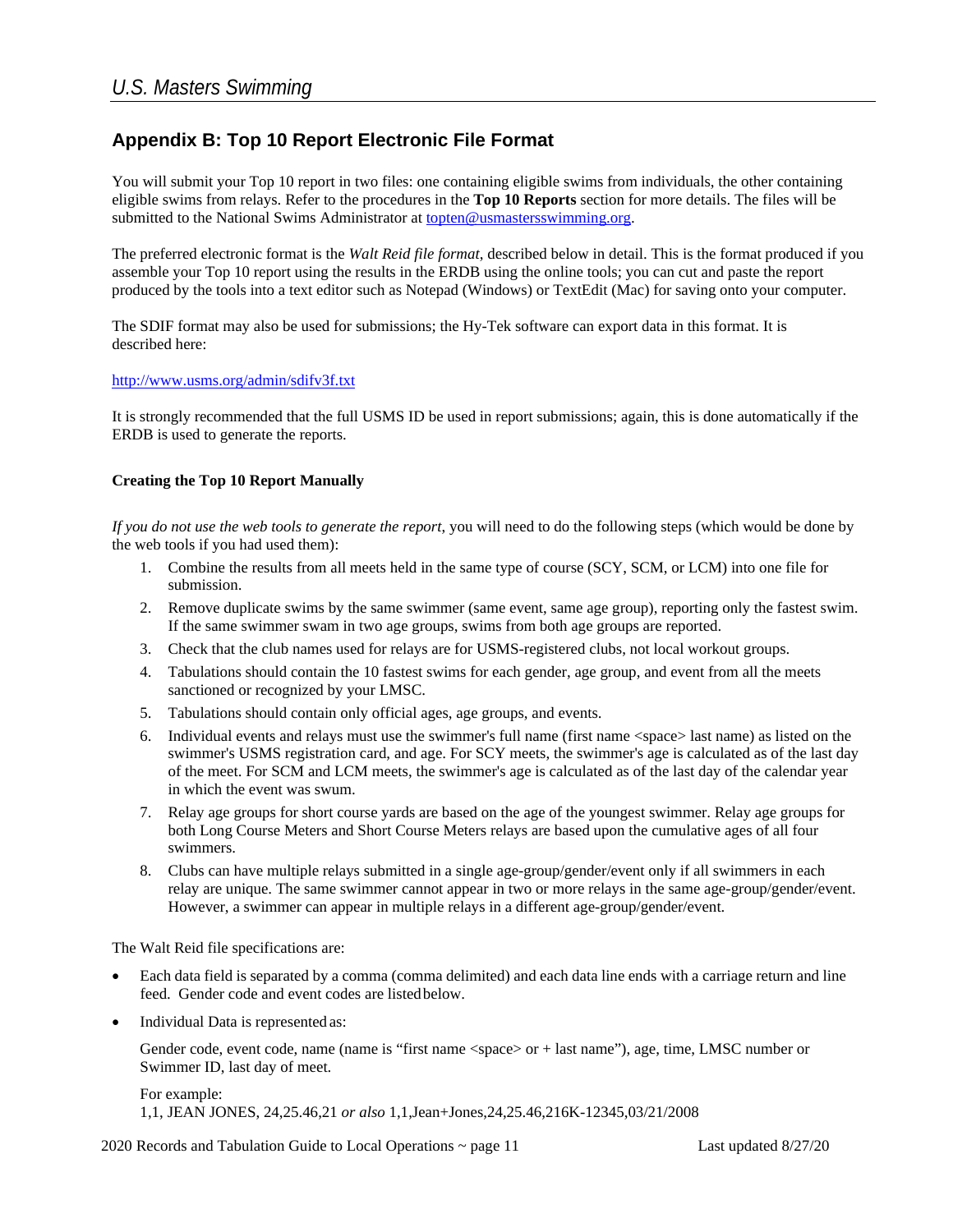where "21" is the LMSC number. Or use the swimmer's USMS registration number, if known. Otherwise it can be omitted. The date should be MM/DD/YYYY

• Relay Data (*one line per relay*) is representedas:

Gender code, event code, club, relay age group (optional), four times (swimmer's name, age,) time, LMSC number OR preferably the four IDs, last date of meet.

Example 1:

1,19,NEM,35,Anne Feldmann,46,Barb B Handler,40,Connie Hallett,39,Jennifer Luker,41,1:44.70,02, , , ,04/09/2008

where "35" is the relay age group and 02 is the LMSC number (optional) and the date is MM/DD/YYYY.

Example 2 (preferred): 1,19,NEM, ,ANNE+FELDMAN,46,BARB B+HANDLER,40,CONNIE+HALLETT,39, JENNIFER+LUKER,41,1:44.70,026J-12345,026A-23456,026N-34567,026P-45678,04/09/2008

The age group can be left blank because it will always be computed from the swimmers' ages. A + sign can be used to separate first and last name. The USMS registration numbers for the four swimmers are placed at the end to maintain compatibility with the past.

• Code conventions:

| Gender | $1 =$ Women, $2 =$ Men, $3 =$ Mixed |                         |                       |  |
|--------|-------------------------------------|-------------------------|-----------------------|--|
| Event  | $1 = 50$ Free                       | $7 = 50$ Back           | $13 = 50$ Fly         |  |
|        | $2 = 100$ Free                      | $8 = 100$ Back          | $14 = 100$ Fly        |  |
|        | $3 = 200$ Free                      | $9 = 200$ Back          | $15 = 200$ Fly        |  |
|        | $4 = 400/500$ Free                  | $10 = 50$ Breast        | $16 = 100$ IM         |  |
|        | $5 = 800/1000$ Free                 | $11 = 100$ Breast       | $17 = 200$ IM         |  |
|        | $6 = 1500/1650$ Free                | $12 = 200$ Breast       | $18 = 400$ IM         |  |
|        | $19 = 200$ Free Relay               | $21 = 400$ Free Relay   | $23 = 800$ Free Relay |  |
|        | $20 = 200$ Medley Relay             | $22 = 400$ Medley Relay |                       |  |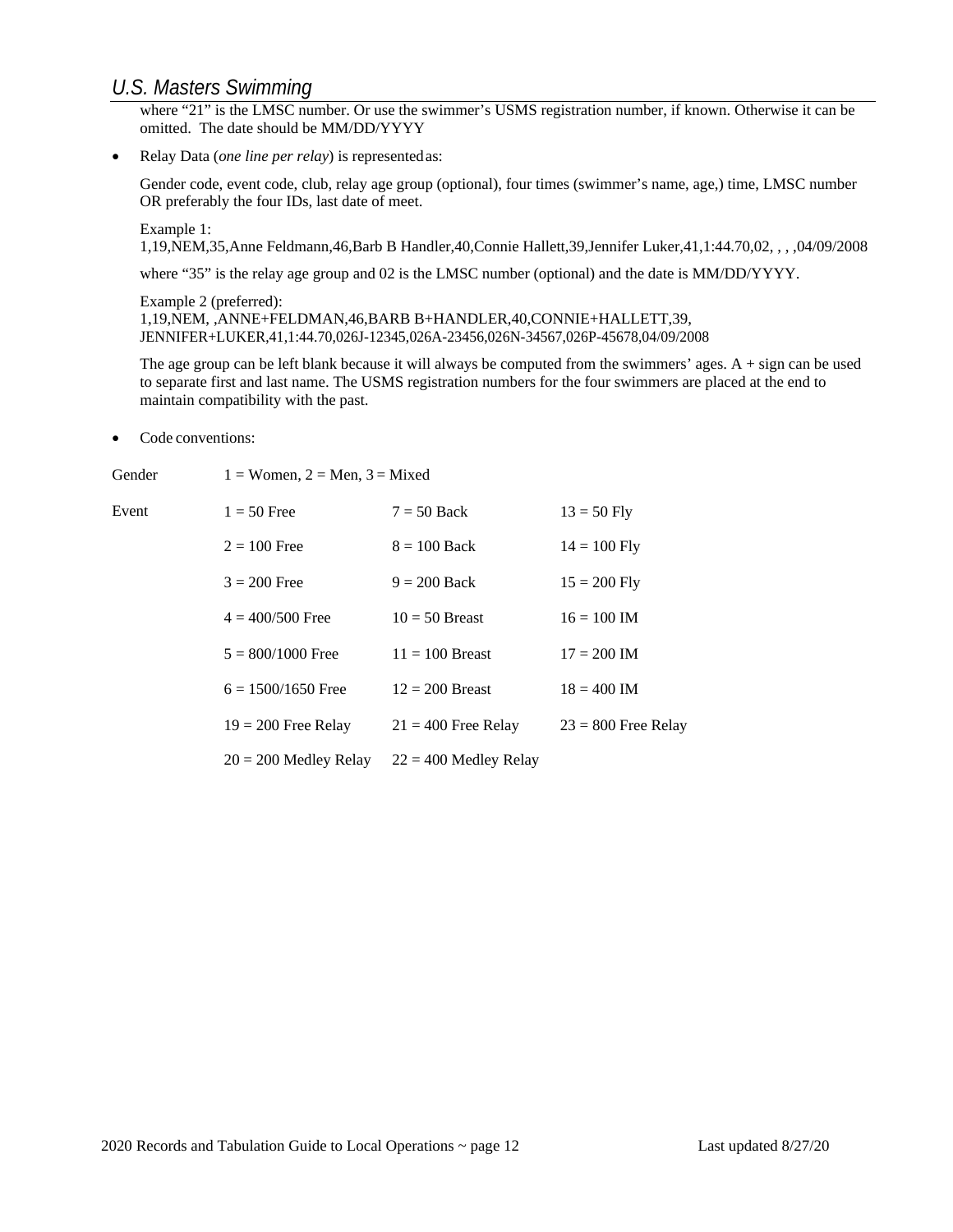## **Appendix C: Contact Info and Useful Online Resources**

- Chair of Records and Tabulation, [recordsandtabulation@usmastersswimming.org: f](mailto:recordsandtabulation@usmastersswimming.org:)or general questions about rules and policies relating to the USMS Events Results Database (ERDB), Top 10 listings and USMS Records.
- National Swims Administrator, [topten@usmastersswimming.org:](mailto:topten@usms.org) for seasonal Top 10 report submissions and questions about them.
- National Records Administrator, [records@usmastersswimming.org:](mailto:records@usmastersswimming.org:) for submissions of USMS/FINA record applications and initial pool measurements and questions about them. The current mailing address is

Mary Beth Windrath 10235 SW Citation Dr. Beaverton, OR 97008

• Volunteer Services, [volunteer@usmastersswimming.org: f](mailto:volunteer@usmastersswimming.org:)or technical assistance, training and tutorials in uploading results into the ERDB and generating Top 10 reports.

Top 10 Recorders might also find the following online resources helpful. Keep in mind that online resources continually evolve; this list was last checked August 2020. To get to one of the links in the list, click on the main link.

# Tutorials and Instructions

[Guide to Local Operations: Top 10 Tutorials](https://www.usms.org/volunteer-central/guide-to-local-operations/lmsc-operations/top-ten-recorders/top-10-tutorials)

- *Submitting Meet Results to the USMSDatabase*
	- o Setting up your login ID
	- o Create an HY3 or CL2 file from a ACTIVE Hy-Tek meet resultsfile
	- o Using the Registration Lookup tool
		- Form to request database access
	- o Upload meet results to the USMSDatabase
	- o Editing an incorrect time for a swim
	- o Adding a split request
	- o Manually adding a swimmer's times (or an entiremeet)
	- o Adding a swimmer name to a relay
- *Creating a Top 10 Tabulation Report*
	- o Create a Top 10 report -Individuals
	- o Create a Top 10 report -Relays
	- o Top 10 report checklist
- *ACTIVE Hy-Tek Tutorials for Meet Directors*
	- o Setting up a Masters Meet in ACTIVE Hy-Tek
	- Importing an RE1 file into ACTIVE Hy-Tek
	- o Import current USMS national records into ACTIVE Hy-Tek
	- o Running a Meet Using Alternative TeamNames
	- **Exporting Meet Results** 
		- Excluding Specific Events from a Results Export File
		- Exporting the Masters Only from a Recognized or Dual-SanctionedMeet
		- Restore a full ACTIVE Hy-Tek Meet Backup and Create a Results Export File
- *Miscellaneous*
	- o Explanation of USMS ID Format
	- o Create an RE1 file for a meet director (to import into ACTIVE Hy-Tek software)
	- Older Top15 and Conv15 tools